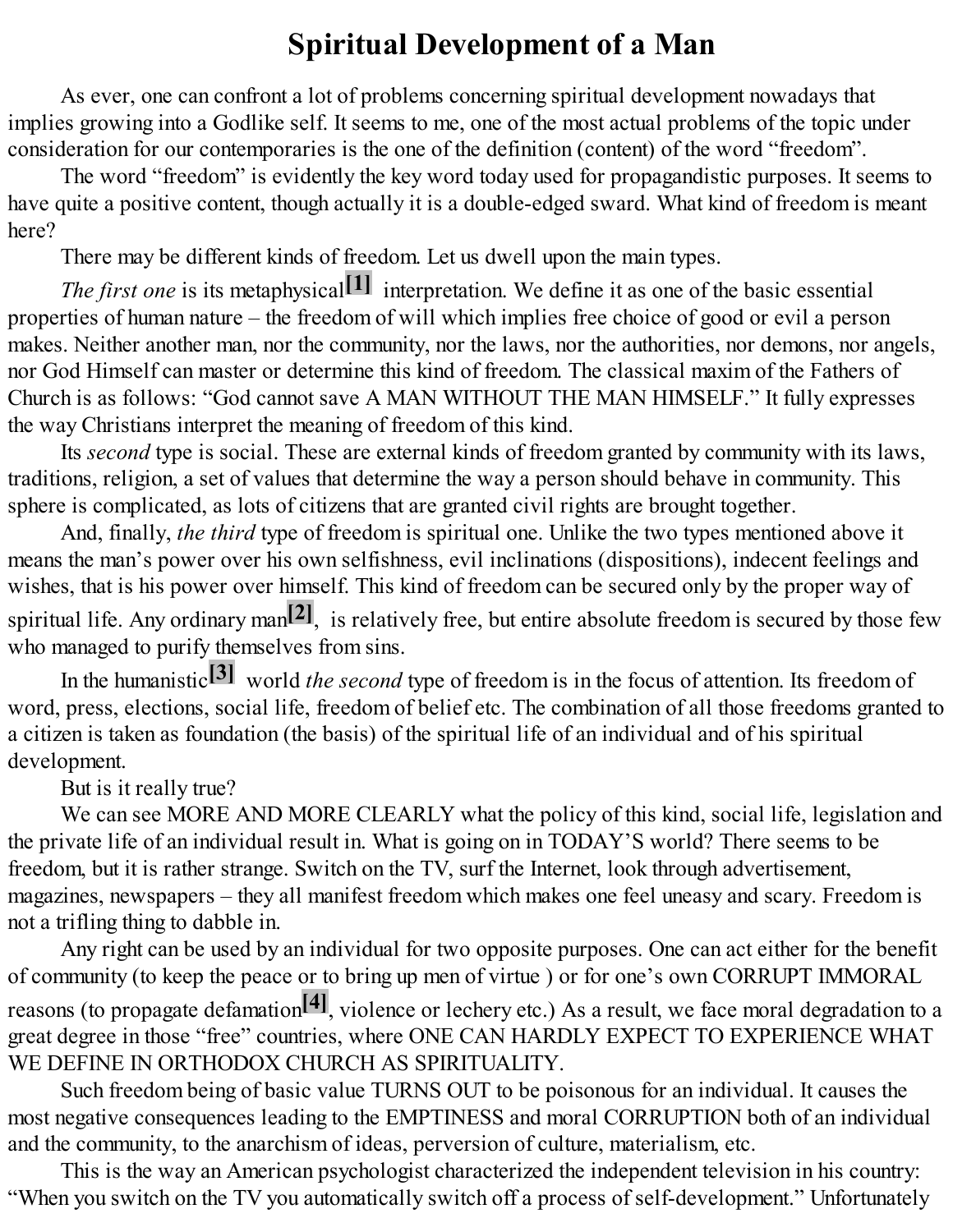it is the same in Russia today. American statistics show that by the age of 18 a person has witnessed 150 thousand scenes of violence of which 25 thousand are murders. If so, what kind of spiritual development can we speak about? It is actually the freedom of developing the most evil demonic instincts in an individual.

The substitution of the idea of spiritual freedom that implies that an individual is not driven or motivated by any evil from inside by the idea of the freedom of passions and their priority in the modern culture is the impending threat for humanity.

What did the story of humanity begin with? Everyone who has ever read the Bible remembers how a man got freedom for the first time when he rebelled against God as the supreme law of existence. What were the consequences of it for humanity? It caused murder and, later on, much violence, manslaughter, suffering up to now. History is supposed to teach people. Cicero used to say: "History is our best teacher." But far from it, there are no changes for the better to be seen. The guiding principle in the modern civilized world today is "freedom for the sake of freedom." It causes the worst obsession and poisons the minds of more and more people, for "freedom" itself does not motivate an individual to become more moral or spiritual. And it will go the same way UNLESS HUMANITY COMES TO ITS SENSES. AND THE END OF ITS HISTORY IS EVIDENT. IT WILL DESTROY ITSELF**.**

It gives evidence to the fact that external kinds of freedom without restrictions **[5]** that Christ imposes on people do not dignify a person. Moreover, they are the means of his moral decay and humiliation.

Indeed, if SUCH kind of freedom is the main priority it leads to THE SPIRITUAL FREEDOM OF AN INDIVIDUAL BEING ELIMINATED AND TO SLAVERY BEING ENFORCED. This is where the Godlike man stops being and the beast of a man appears for whom a man ceases to be of prior value.

This consideration helps to determine the unambiguous conception of Christians concerning external kinds of freedom that claims that external freedom can give aid to one's considering oneself to be A HUMAN BEING who faces THE COICE BETWEEN GOOD AND EVIL. External freedom can also encourage one to figure out WHAT GIVES PURPOSE ANDMEANING TO ONE'S LIFE, as well as to realize that IT MAKES NO POINT LIVING IF YOU DO NOT BELIEVE IN GOD AND ETERNAL LIFE**.** For this reason the most important challenge for community is to provide a lawful environment and a set of values in which external freedom would help an individual become a morally improved better self instead of urging his moral decay.

What is essential for it according to the Christian conception?

It is worth mentioning the fact that Lord Jesus Christ and His disciples did not ever resent the oppressive regime of the totalitarian state where they lived. There were slaves in the Roman empire. What was the position of a slave like? He was often treated like an animal. Strange as it might seem, neither Jesus Who said "I am the truth"<sup>[6]</sup>, nor the apostles were indignant at the violation of human rights. Moreover, they encouraged to conform to rules, obey their masters and to be loyal to them in the eyes of God. By the way, for this reason Christ and Christianity are and will be severely criticized for by non-Christians as well as THOSE of the Christians AFFECTED by the perverse ideas of *social freedom, equality, brotherhood.*

Indeed, neither the Son of God nor His disciples fought against the cruelty and injustice of the existing mode of life and its laws. They focused on different issues: "Look into your inner self. You cannot help being envious, greedy, vain, proud, telling lies, feeling hatred, can you? If so, none of the EXTERNAL freedoms will grant your well-being and happiness either here on earth or in eternal life till you remain the same." FOR, bring the worst evil, these are the passions that cause spiritual and THEN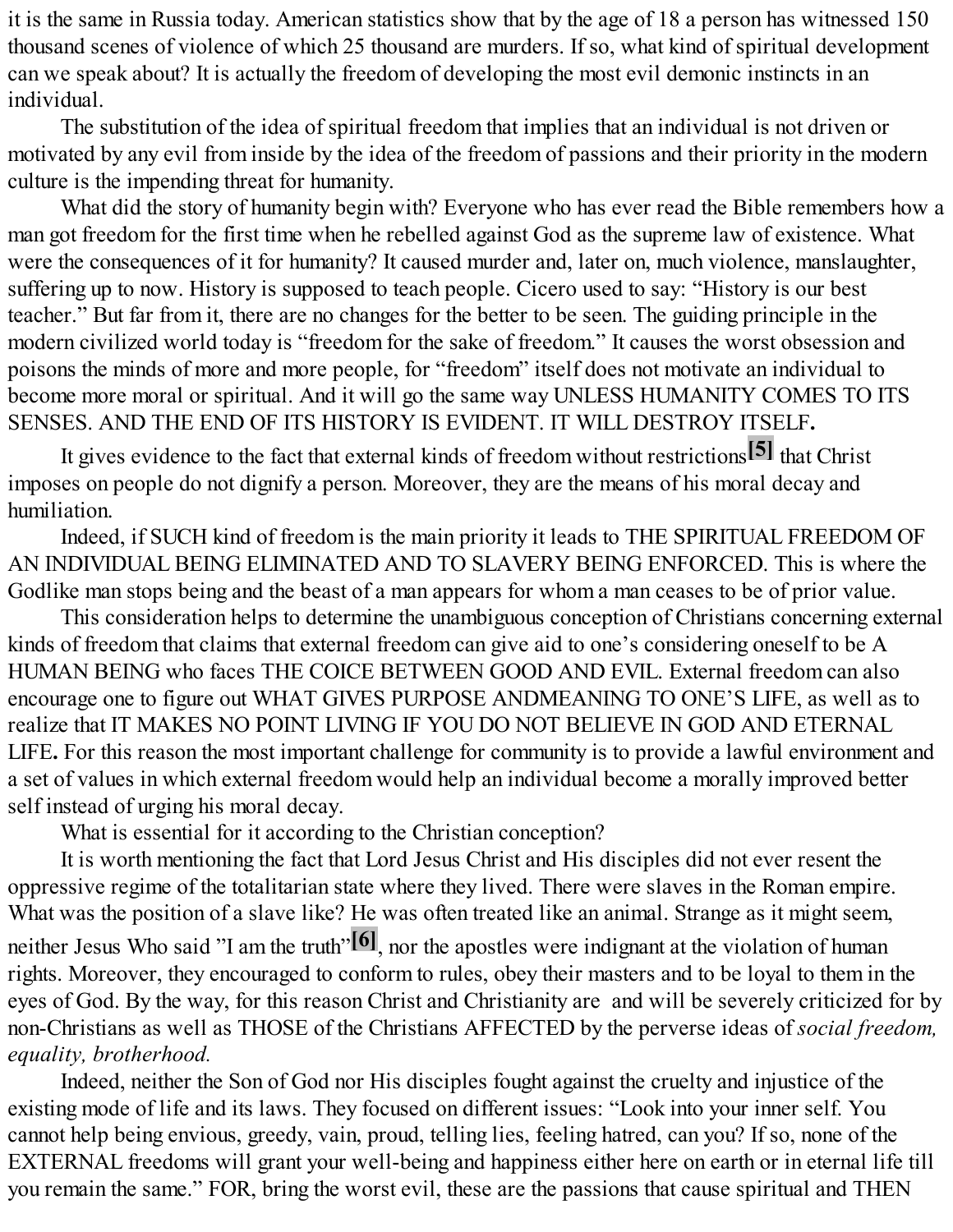social slavery and corrupt any well-meaning intention for their own purpose. When Christ teaches, "Whosoever committeth sin is the servant of sin," **[7]** He clearly points out the root of all slavery and gives key to TRUE freedom?

**IT IS IN THE ENSLAVEMENT OF SPIRIT THAT ORTHODOXY** finds the root of evil in its various manifestations in our life. IT teaches that only freedom of spirit can do good to a human being. This spiritual improvement of man can be acquired through his own battle against his *ego.* This FREEDOM FROM SIN cannot be granted by any authority. It is a value obtainable from within. For no one can cure one of greed or envy. What kind of freedom can benefit mankind?

The key concept in the orthodox doctrine is love which is apprehensive of doing any moral, mental, physical harm to anyone or anything: to an individual, community, state, nature… It appears to be the best guard to real freedom. One of the greatest thinkers of the ancient world – Paul the apostle – wrote "For, brethren, ye have been called unto liberty; only use not liberty for an occasion to the flash, but by love serve one another"<sup>[8]</sup>. The venerable Varsonophi the Great (the fourth century) said that freedom is good when combined with the fear of God.

Man is enslaved by passions and, being proud, does not admit it. So the ever actual problem is how to release from the enslavement of spirit, overlooking the enslavement of body. External freedom does not initiate, nor does it give the necessary aid to spiritual life. Without getting purified from passions man can be abetted to self-destruction. But where is THE PROPER CURE to be found? They are still to be obtained in orthodox faith. IT provides man with the guidance of how to acquire true freedom, IT also SUPPLIES an individual with the essential set of values.

WHAT ARE THESE **VALUES**? ONE OF THEM – THE PROPER INTERPRETATION OF THE NOTION "FREEDOM" HAS ALREADY BEEN DWELT UPON. THESE ARE SOME MORE OF THEM.

**THE SECOND ONE** presents an answer to the most important question "What do I live for?" THE ANSWER HAS BEEN VERIFIED BY MULTITUDE OF PEOPLE. The gist of it is given by Dostoevski: "Only he who believes in eternal life can perceive what he is meant for." He did not doubt that without the belief that the soul exists and that it exists forever it is unnatural and unbearable to be a human being. What can a more solid keystone be found?

**THE THIRD** value presents an objective conclusion about the state anyone finds himself in: man is infected by PASSIONS and is constantly suffering from them. Nevertheless man neglects the fact though one cannot cure a disease if one does not realize that he suffers from it. So the first valid thing to do, as Orthodox Church teaches, is to admit that you have spiritual diseases or passions that corrupt your soul in order to begin to cure them. Orthodox teaching attaches great importance to it, as spiritual growth cannot be achieved without it.

**THE FOURTH ONE** shows a real way and real means of curing a person of passions. Orthodox Church has a SCIENCE THAT STUDIES THIS SPHERE OF THE LIFE OF SPIRIT AND HAS BEEN PRACTICALLY VALIDATED. THIS SCIENCE IS CHRISTIAN ASCETICISM based on the Gospel COMMANDMENTS and also ON TAECHINGS OF THE FATHERS OF CHURCH, WHO REVEALED IN DETAIL THE DEPTHS OF SPIRITUALITY. What are the commandments? They are not a kind of BURDON GOD IMPOSED on people, they are a set of proper qualities for normal people. The decision to live according to these norms and to repent if you break them is an effective means of getting cured of sinful ailments, as Orthodox teaching has claimed for more than 2000 years. Church sacraments are of great help here. THE MAIN HINDRANCE in applying this therapy is the human pride or ego, as CHRISTIAN ASCETICISM TEACHES. So Dostoevski exclaimed: "Be humble, you proud man!"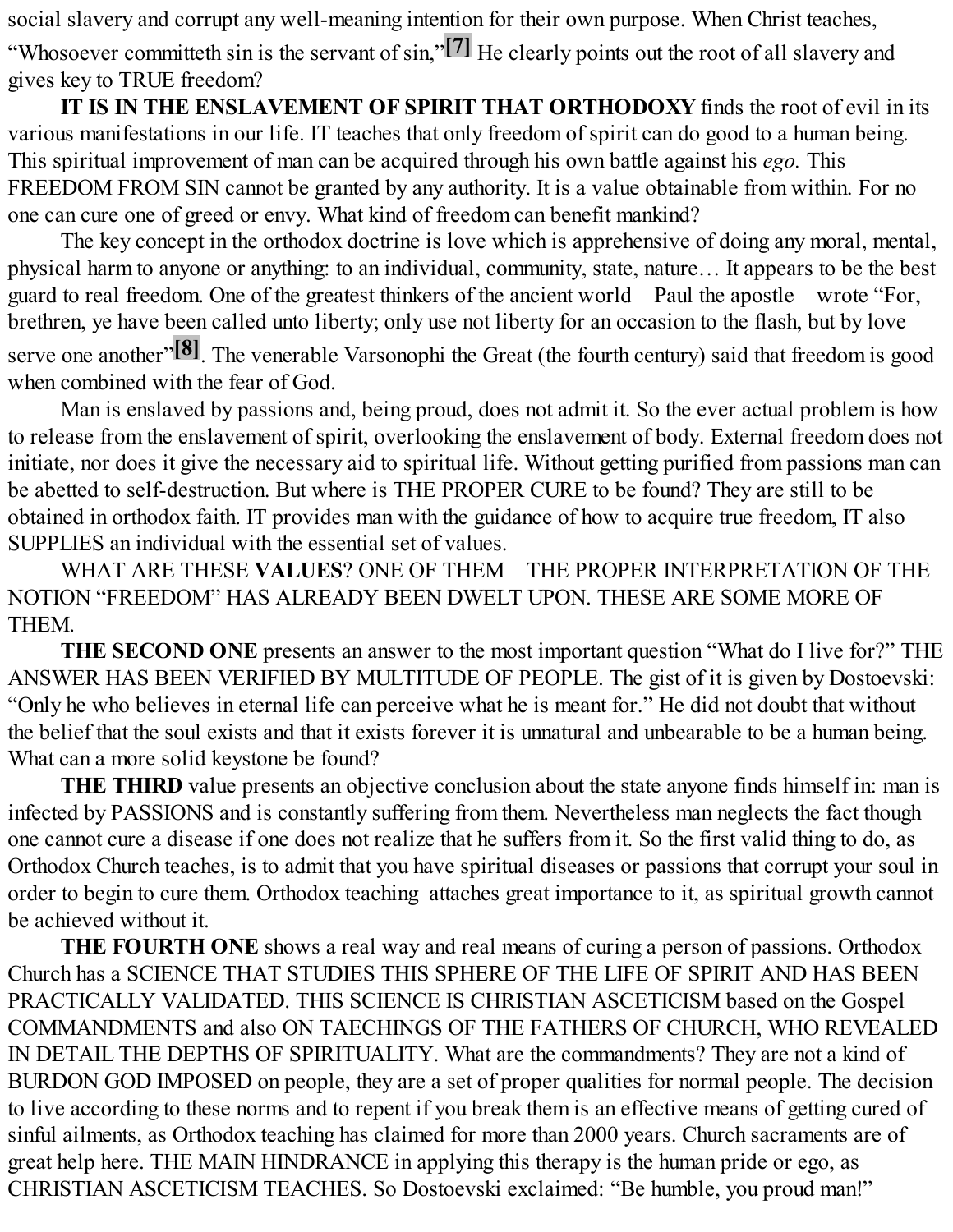**THE FIFTH VALUE** claims that the supreme quality and merit of a person does not have to do with either his talents and knowledge, or his labour and achievements, or his wisdom, justice and his being manly. It has to do with another thing without which all his merits are worth nothing. This supreme feature of a human being reveals itself in love for another person, any person regardless of his belief, race, social position, etc.

Paul the Apostle described this Christian value in the following REMARKABLE words considered the best description and definition of love: " *(1) Though I speak with the tongues of men and of angels,* but have not love, I have become sounding brass or a clanging cymbal. (2) And though I have the gift of prophecy, and understand all mysteries and all knowledge, and though I have all faith, so that I could remove mountains, but I have not love, I am nothing. (3) And though I bestow all my goods to

feed the poor, and though I give my body to be burned, but have not love, it profits me nothing» [9].

This is what Orthodox Church encourages man to do. Making this truth the guiding principle and the main idea of upbringing could radically change life IN ALL ITS SPHERES, REVEAL THE TRUE FREEDOM, FOR FREEDOM WITHOUT LOVE IS DECEPTION WHICH DOES NOT ONLY CAUSE INNUMERABLE SUFFERINGS TO A PERSON BUT ALSO TURNS HIM INTO A DUMMY OF PRIMITIVE INSTINCTS POSESSED BY DEMONIC POWERS.

But how to acquire love, if one does not have it?

IT IS OF PRIMARY IMPORTANCE THAT ORTHODOX CHRISTIANITY DOES NOT MEAN LOVE, NATURAL FOR ALL LIVING BEINGS. IT MEANS LOVE IN GOD, WHICH IS DIFFERENT ON PRINCIPLE FROM LOVE BY NATURE IN ITS CHARACTER AND MANIFESTATION. LOVE IN GOD IS SUPERIOR TO LOVE BY NATURE, BUT IT DOES NOT HAPPEN ALL OF A SUDDEN (AS IT HAPPENS WHEN ONE HAS FALLEN IN LOVE), BUT IT **IS ACQUIRED** by a Christian being at war with his own selfishness, passions, forcing himself to live by Gospel commandments, not simply by the commandments of The Old Testament or by humane moral requirements, which concern only the most evident sins, such as "Do not kill. Do not steal. Etc."

Jesus Christ appeals to people for curing their souls, not tongues, or legs, or arms…He invokes people not to think badly of anybody, to mean well, to beware of any vicious habits and thoughts. The life of spirit begins within a person's soul. This is in where the battle begins. Dostoevski explained it in the following way: "Devil is at war with God. And the battlefield is the hearts of people." These are exactly the words to express the gist of it all. Spiritual development of man is inside of him, it is hidden from anyone, it is possible only with repentance, praying to God "God be merciful to me a sinner."

THE CHURCH HAS GIVEN US THIS REMARKABLE PRAYER FOR EVERYONE TO ASK GOD FOR MERCY ANY TIME OF THE DAY, IN ANY CIRCUMSTANCES OF LIFE, WHATEVER ONE MAY DO.

The Russian poet Lermontov wrote about this prayer the following wonderful verses:

*In a trying minute of life If sadness o'erfills the heart, One miraculous invocation By rote, without cease I recite.*

*There is a beneficent will In the music of living words, And there breathes in them*